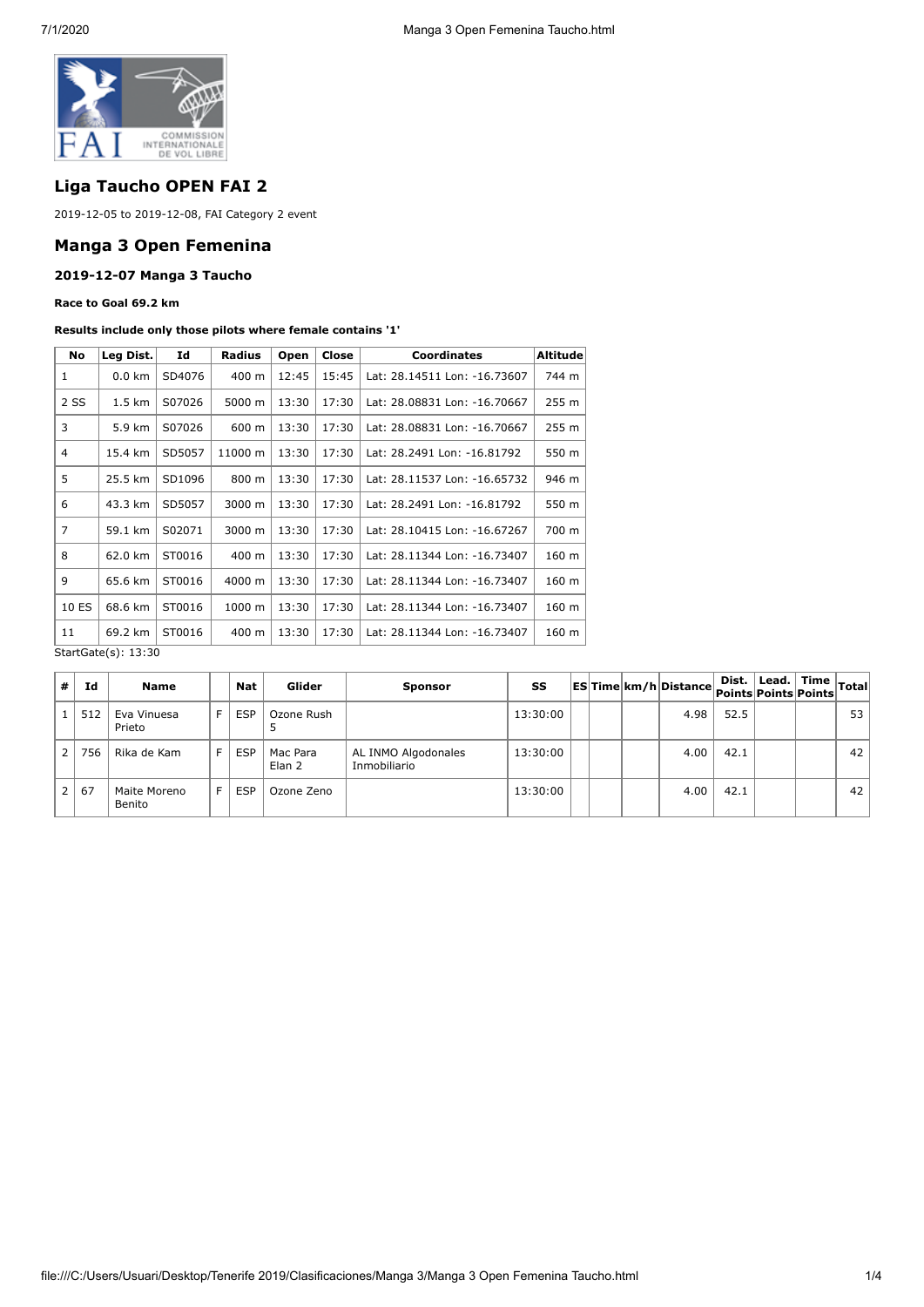**Pilots absent from task (ABS)**

**Id Name**

# **Pilots not yet processed (NYP)**

**Id Name**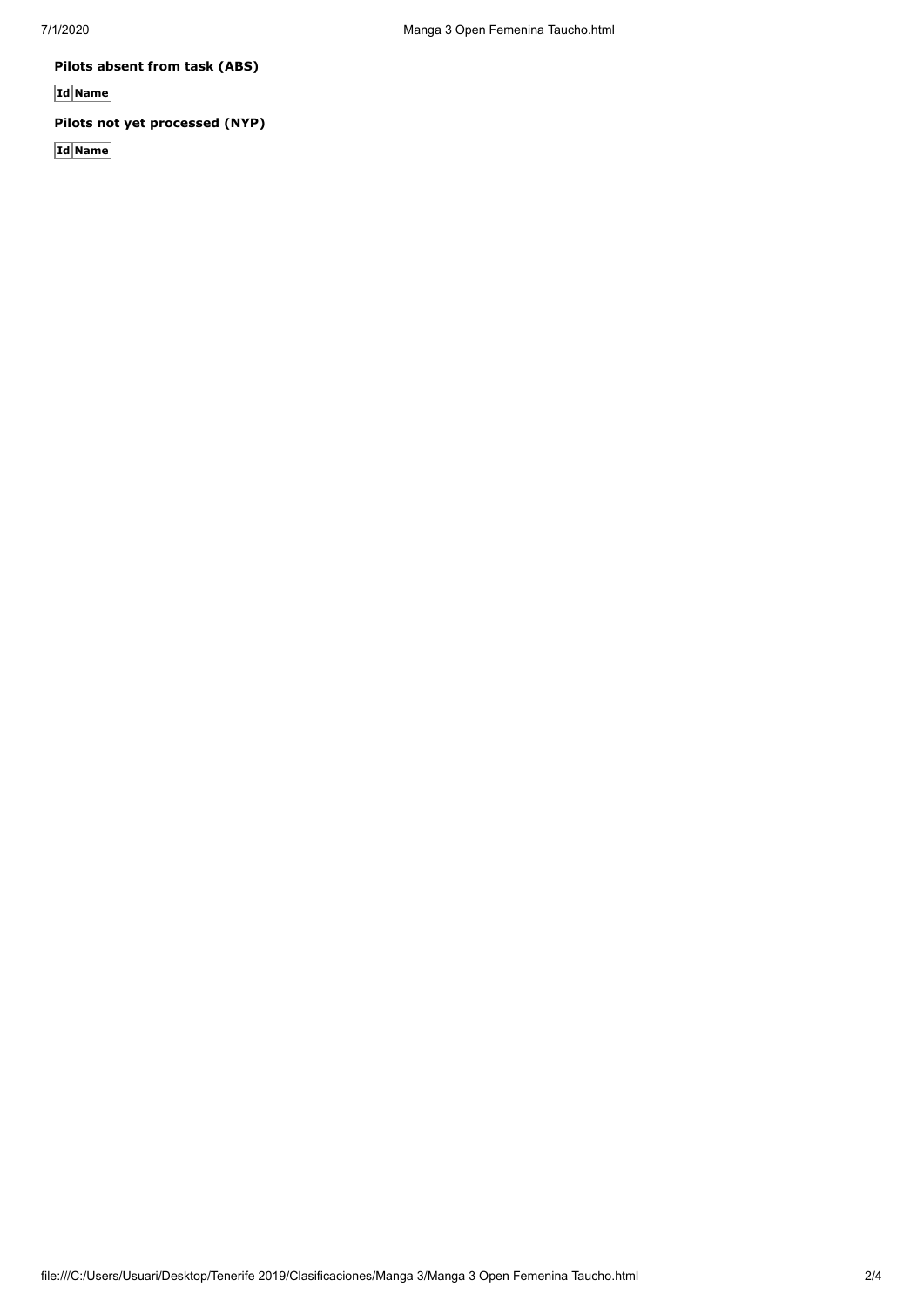#### **Task statistics**

| param                           | value                |
|---------------------------------|----------------------|
| ss_distance                     | 67.098               |
| task_distance                   | 69.224               |
| launch_to_ess_distance          | 68.624               |
| no_of_pilots_present            | 83                   |
| no_of_pilots_flying             | 82                   |
| no_of_pilots_lo                 | 81                   |
| no_of_pilots_reaching_nom_dist  | 8                    |
| no_of_pilots_reaching_es        | 2                    |
| no_of_pilots_reaching_goal      | 1                    |
| sum_flown_distance              | 1328.199             |
| best_dist                       | 69.224               |
| best_time                       | 3.673                |
| worst_time                      | 3.67611111111111     |
| no_of_pilots_in_competition     | 84                   |
| no of pilots landed before stop | 0                    |
| sum_dist_over_min               | 1046.256             |
| sum_real_dist_over_min          | 1046.256             |
| sum_flown_distances             | 1328.199             |
| best_real_dist                  | 69.224               |
| last_start_time                 | 2019-12-07T13:30:00Z |
| first_start_time                | 2019-12-07T13:30:00Z |
| first_finish_time               | 2019-12-07T17:10:23Z |
| max_time_to_get_time_points     | 5.59                 |
| no_of_pilots_with_time_points   | $\mathbf{1}$         |
| goalratio                       | 0.012                |
| arrival_weight                  | 0                    |
| departure_weight                | 0                    |
| leading_weight                  | 0.021                |
| time_weight                     | 0.099                |
| distance_weight                 | 0.88                 |
| smallest_leading_coefficient    | 2.629                |
| available_points_distance       | 729.444              |
| available_points_time           | 40.654               |
| available_points_departure      | 0                    |
| available_points_leading        | 58.864               |
| available_points_arrival        | 0                    |
| time_validity                   | 1                    |
| launch_validity                 | 1                    |
| distance_validity               | 0.829                |
| stop_validity                   | 1                    |
| day_quality                     | 0.829                |
| ftv_day_validity                | 0.829                |
| time_points_stop_correction     | 0                    |

## **Scoring formula settings**

**param value**